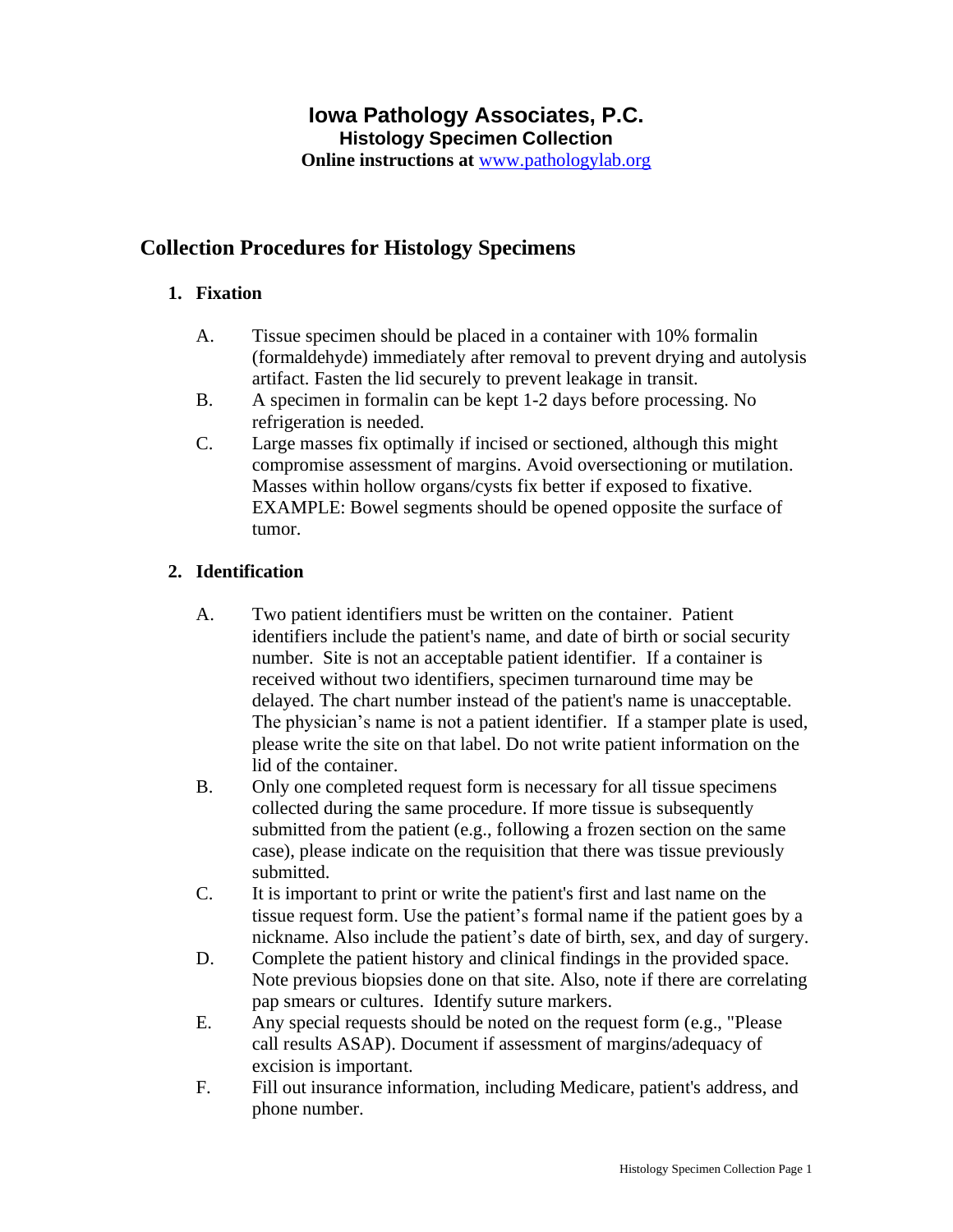- G. Two similar specimens in one container (e.g., vas deferens) can be identified by attaching a suture to one specimen. Document on the request form which specimen the suture indicates.
- H. Place the formalin containers (one case only) in the main compartment of the biohazard specimen transport bag. Fold the tissue requisition and place in the side pocket.
- I. Alert the courier to special storage of frozen or refrigerated specimens.

# **3. Recommended Container Sizes**

Iowa Pathology Associates offers several container sizes for specimen collection. It is recommended that an appropriate size of container be used for specimen fixation. An adequate volume of fixative or a ratio of 20:1 is used in a container of an appropriate size. This avoids distortion of fresh tissue and ensures good quality fixation.

Some suggested container sizes for specimen collection:

- 20cc pre-filled formalin containers small biopsies, skins, needle biopsies, small specimens
- 120 cc pre-filled formalin containers appendix, gallbladder, large biopsies, lipomas
- Small tubs appendix, gallbladder, small uterus, small ovarian cysts, large lipomas
- Medium tubs uterus, small colon resection, small placenta, small mastectomy
- Large tubs larger placenta, large colon, large breast.

Iowa Pathology Associates provides a gallon of concentrated formaldehyde (37-40%) and a SDS upon request.

# **To prepare 10% formalin:**

- 1 part concentrated formaldehyde (37-40%)
- 9 parts water

**Example**: 10 mL of concentrated formaldehyde and 90 mL of water would make a 10% formalin solution.

# **4. Tissue Culture**

- A. For optimum results place the tissue in a sterile urine container filled with sterile saline. Refrigerate until courier pickup. Fill out a laboratory request form for the culture. If the same tissue is also submitted for routine histology, complete a tissue request form, and put in the same transport pouch. Indicate that the tissue is also being submitted for culture on the tissue request form.
- B. For **toenail clippings**, collect in a sterile urine cup with no fixative. Specify if a culture is needed from the same specimen container on the requisition. Submit two request forms one for the culture and one for the histology processing.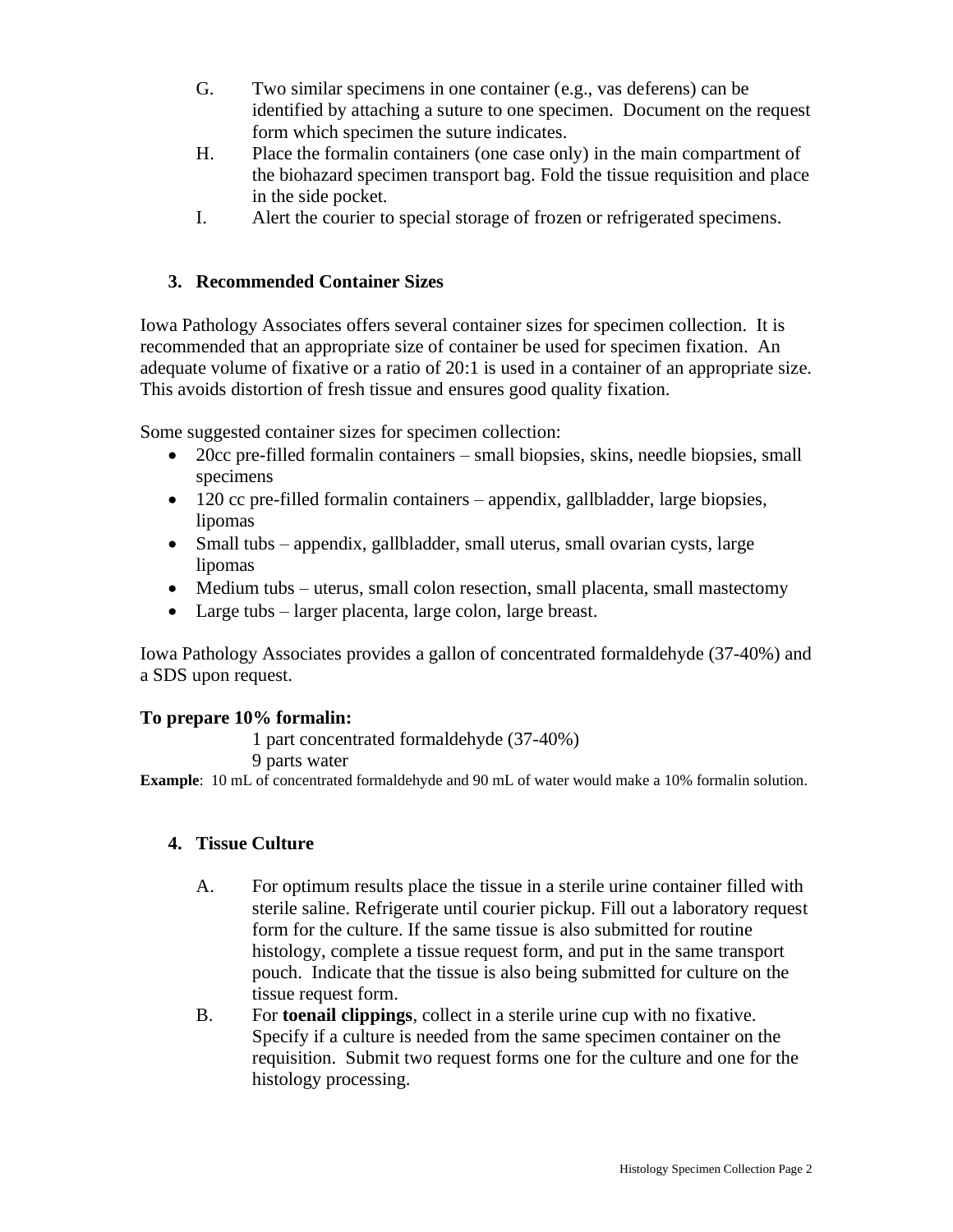# **5. Gynecology Specimens**

- A. If the specimen is a **cervical cone**, the specimen should be opened, spread out, and pinned on a paraffin disk provided by our facility. Pins are not provided. Place the tissue face down in a container pre-filled with formalin, using enough formalin to cover the disk. If clinically significant, indicate on the request form if the cone has been opened at a certain site (e.g., 12:00).
- B. **Products of Conception** tissue passed by the patient at home should be placed in a glass or plastic container with a lid and refrigerated. As soon as the specimen is received at your location, transfer the specimen to a formalin filled container. Document time of at home collection and time transferred to formalin on the requisition.
- C. Choose villi and fetal parts for **chromosome analysis study.** Place in a sterile urine cup and cover with sterile saline or RPMI transport medium. Refrigerate until courier pickup. Do not freeze. Indicate on the tissue request form that a chromosome analysis study is wanted, and the collection medium used.

# **6. Breast Specimens**

A yellow *Breast Case Fixation Record* sticker must be placed on the requisition for each breast specimen (core biopsy or mass). Please indicate on the sticker the time the specimen was collected and when placed in formalin. Additional stickers can be ordered by calling 515-241-8860.

# **7. Skin Specimens**

- A. A margin can be identified with a suture. Tie the suture loosely for easy removal.
- B. If clinically significant, the specimen should be oriented with a suture to identify one landmark e.g., "12:00". Indicate sutured apex or margin on the request form.
- C. For cases involving re-excision include patient history, the previous surgical number and diagnosis.
- D. Tissue being submitted for **direct immunofluorescent studies (IF or DIF)**, requires being put into Zeus transport media immediately after collection. To order vials containing Zeus transport media call 515-241- 8860.

# **8. Lymph Nodes**

Contact our medical secretaries at 515-241-8866 at least 24 hours in advance if a pathologist is to be present for collection of the specimen.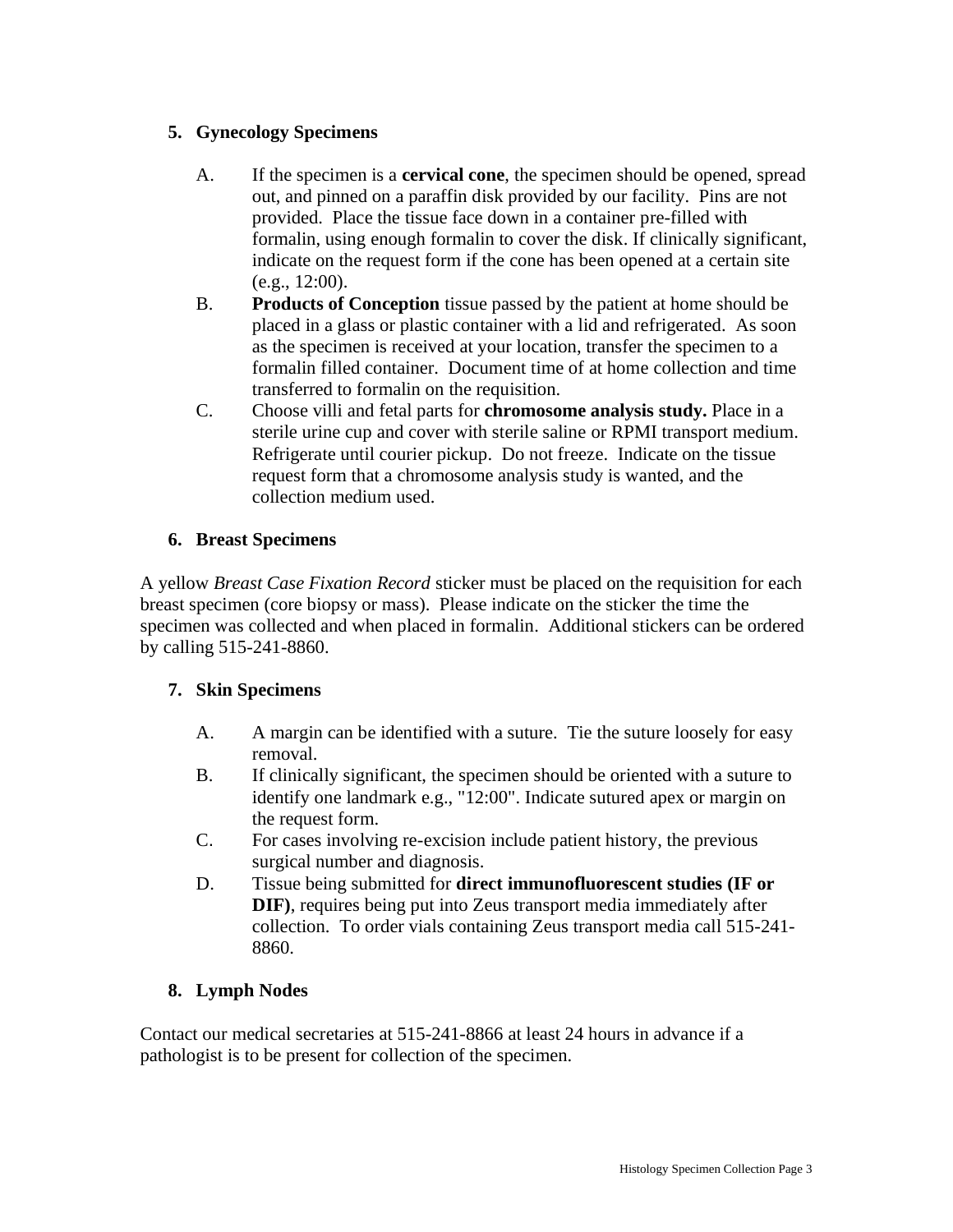- A. Culture studies Obtain a sterile 2 x 3 mm lymph node sample. Submit in a sterile urine cup.
- B. Touch Preps It is recommended that a lymph node be bisected (or sliced transversely at 3 mm intervals). Gently touch the cut surface to four to six clean microscopic slides. Allow the slides to air dry and place in a slide carrier. Submit in a separate transport bag to avoid the contact of formalin fumes.
- C. Immunophenotypic Studies If lymphoma is a diagnostic concern, one 2- 3 mm slice of node should be placed in RPMI. **RPMI** is a transport media for **flow cytometry studies** and can be ordered by calling the histology laboratory (515-241-8860). The media comes in a stock bottle and only a small amount needs to be transferred into a red top tube, a dilution vial or even a sterile capped urine cup. The specimen should be refrigerated until the courier arrives for pick-up. Call the histology laboratory (515-241- 8860) to notify the staff that an RPMI specimen is being sent.
- D. Note on request form if the tissue is also submitted in RPMI.
- E. Place the remaining tissue in formalin.

# **9. Frozen Section Evaluation**

Contact our medical secretaries at least 24 hours (515-241-8866) in advance to confirm scheduling. If there is a delay between removing the tissue and frozen section, place tissue in saline moistened gauze to prevent desiccation. Do not place tissue in formalin. For specimens requiring needle radiographic localization, availability of mammographic services should be coordinated with frozen section scheduling.

**10.** Specimens for **uric acid crystal (gout)** demonstration must be received in absolute alcohol.

# **11. Bone Marrow Aspirate and Biopsy**

Contact our medical secretaries at least 24 hours (515-241-8866) in advance if the pathologist is to perform the bone marrow procedure.

- A. Biopsy Specimen: If a biopsy specimen is obtained, place in 10% formalin.
- B. Aspirated Specimen: Place  $\frac{1}{2}$  of the aspirate material into a 10 ml sodium heparin tube (green top). Invert the tube several times. Pour remaining  $\frac{1}{2}$ of aspirate into a petri dish for clotting. The clotted aspirate specimen can be placed in 10% formalin.
- C. If an aspirate specimen cannot be obtained or particles are not observed in the aspirate specimen, make four touch prep slides with the biopsy specimen before placing it into formalin. This is done by gently pressing a glass slide against the biopsy.
- D. Air dry touch prep slides. Place all slides in a slide carrier. Submit slides and formalin specimens in separate transport bags to protect the slides from formalin fumes.